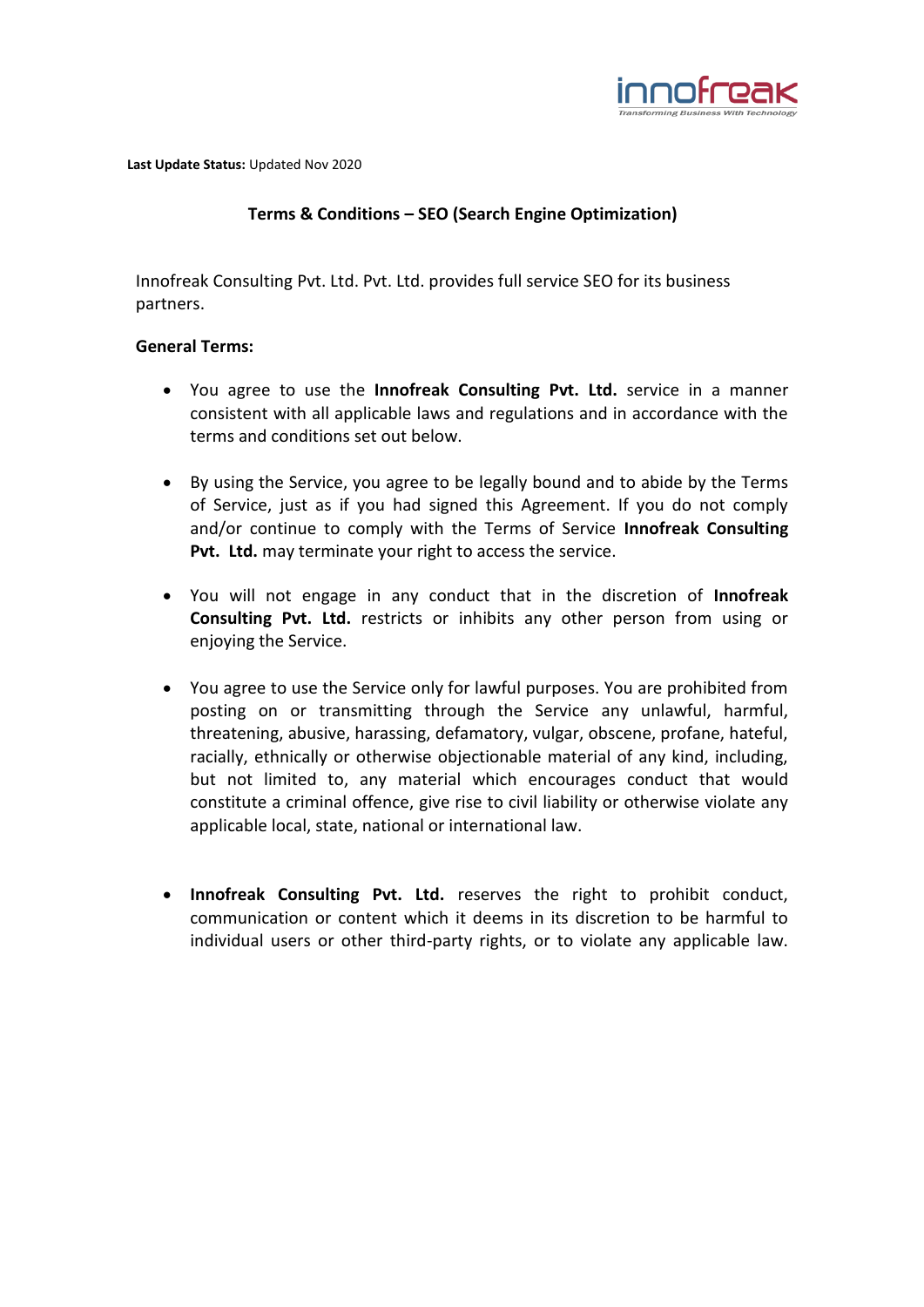

## **DISCLAIMERS AND CONDITIONS:**

- Search Engine Optimization (SEO) work and Search Engine Marketing (SEM) are services offered collectively by **Innofreak Consulting Pvt. Ltd.** and each are subject to the individual agreement reached with each client.
- SEO work is governed by many factors which are outside the direct control of **Innofreak Consulting Pvt. Ltd.** and indeed, any other SEO company. Therefore, no reputable SEO company can guarantee particular results **Innofreak Consulting Pvt. Ltd.** however guarantees improvement provided in a client's website organic search engine results provided all of **Innofreak Consulting Pvt. Ltd.** advice is followed. Ranking results will be performed once or twice per month, as agreed by both parties. Results are based on listings on Google, Yahoo! and Bing results.
- Search Engine Optimization does not include Search Engine submission unless otherwise agreed by **Innofreak Consulting Pvt. Ltd.** and the benefits clearly defined. Monthly reports (where applicable) will be circulated to clients within the first five working days of each month. The delay is inevitable in order to take into account metrics which accumulate over time and have a built-in time lag.
- Please bear in mind, your website's ranking with a particular Search Term will rely on both the relevancy of that term on your pages, and the popularity of that term on other websites. Both SEO Set Up and Updates will probably require FTP access to the website and its content management system or a contact email address for someone who will upload changes as requested. This may not be necessary for off-page SEO/SEM work.
- Your website should be hosted on a reliable server, based in the country of Search Engine interest, with constant availability, for optimum results. Should **Innofreak Consulting Pvt. Ltd.** recommend changing your host or server, this is to protect the interests of your website's ranking within the Search Engines **Innofreak Consulting Pvt. Ltd.** cannot be held responsible for slipping or unsatisfactory Search Engine Ranking results if SEO suggestions have not been adhered to.
- **Innofreak Consulting Pvt. Ltd.** cannot be held responsible for problems or additional costs arising due to any errors made by third parties, or failure to maintain a current copy of your own website. (Backups can be made at your request.)
- Payment Terms are 7 days from receipt of the invoice.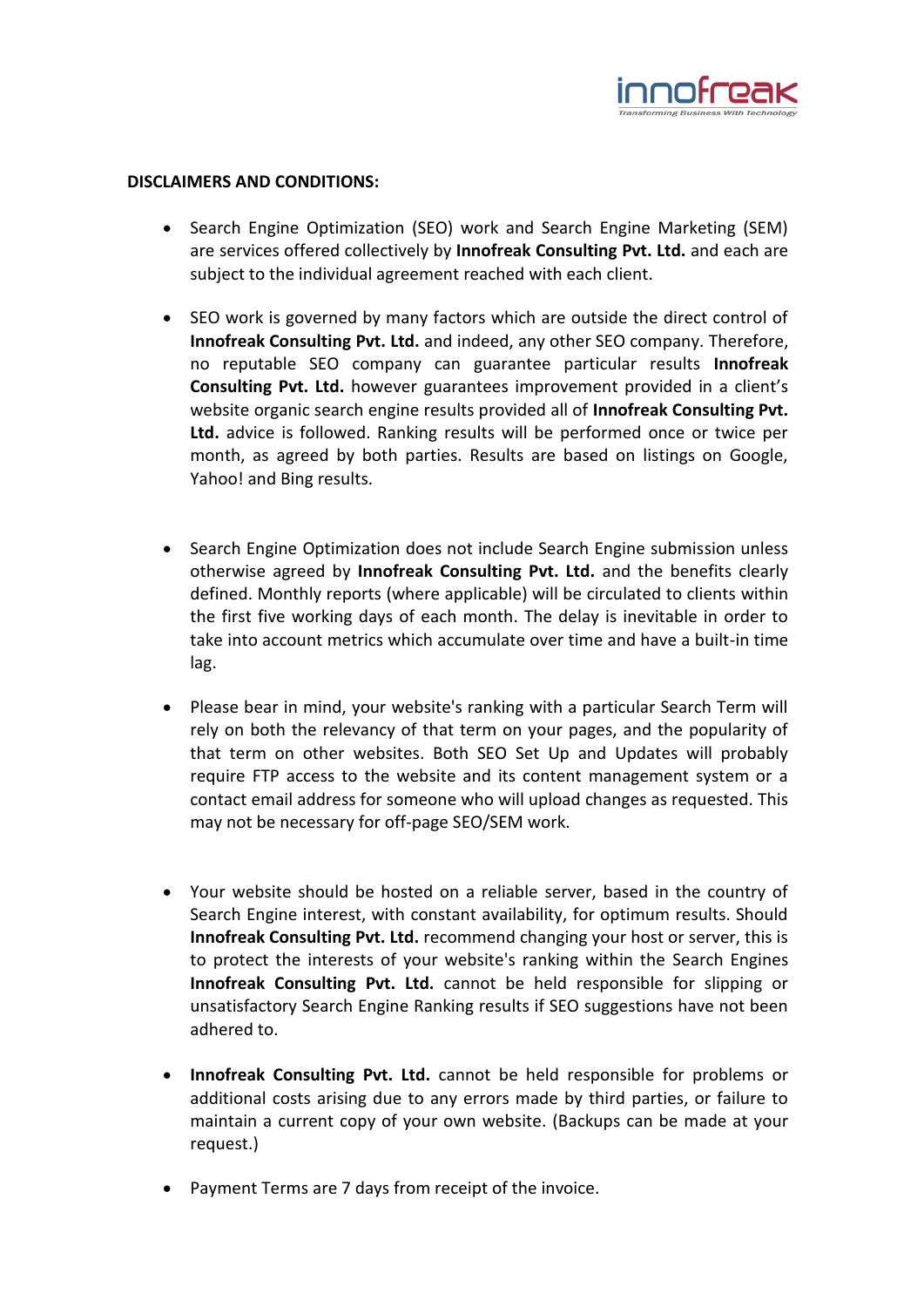

- **Innofreak Consulting Pvt. Ltd.** shall not be responsible for URLs dropped or excluded for any reason
- The said company reserves the right, where services have been fulfilled within the stated time frames and the customer has followed instructions by the said company, however still reverses credit card charges, a debt collection agency will be commissioned, who will then recover payment for services rendered. By law, an order placed by you, the customer, is intent to buy and cannot rescind solely because of a change in mind. Orders placed through this web site are not altered in any way unless authorized to do so by you, the customer. All orders are processed according to authorization to do so. If there are any changes contact us immediately.
- **Innofreak Consulting Pvt. Ltd.** is an Indian company based in Ranchi. All transactions are charged in INR.
- **Innofreak Consulting Pvt. Ltd.** shall not be responsible for delays or failure of performance resulting from Internet Service Provider delivery problems or failure, or any communication or delivery problems associated with Client's order details, such as incorrect email address or URL address. Due to any reasons beyond our control that causes your order not to be completed within the said maximum timeframe, either due to problem router systems, internet downtimes or extreme congestion, the said company reserves the right to complete the technical services of the orders within 30 working days at time of placement of the order deducting weekends.
- **Innofreak Consulting Pvt. Ltd.** shall not be responsible for acts or causes beyond its control, including but not limited to: acts of God, strikes, lockouts, communications line or equipment failures, power failures, earthquakes, or other disasters.
- **Innofreak Consulting Pvt. Ltd.** does not warrant or represent that the use or the results of the use of the materials available through the Impress Web Design & SEO service or from third parties will be correct, accurate, timely, reliable or otherwise.